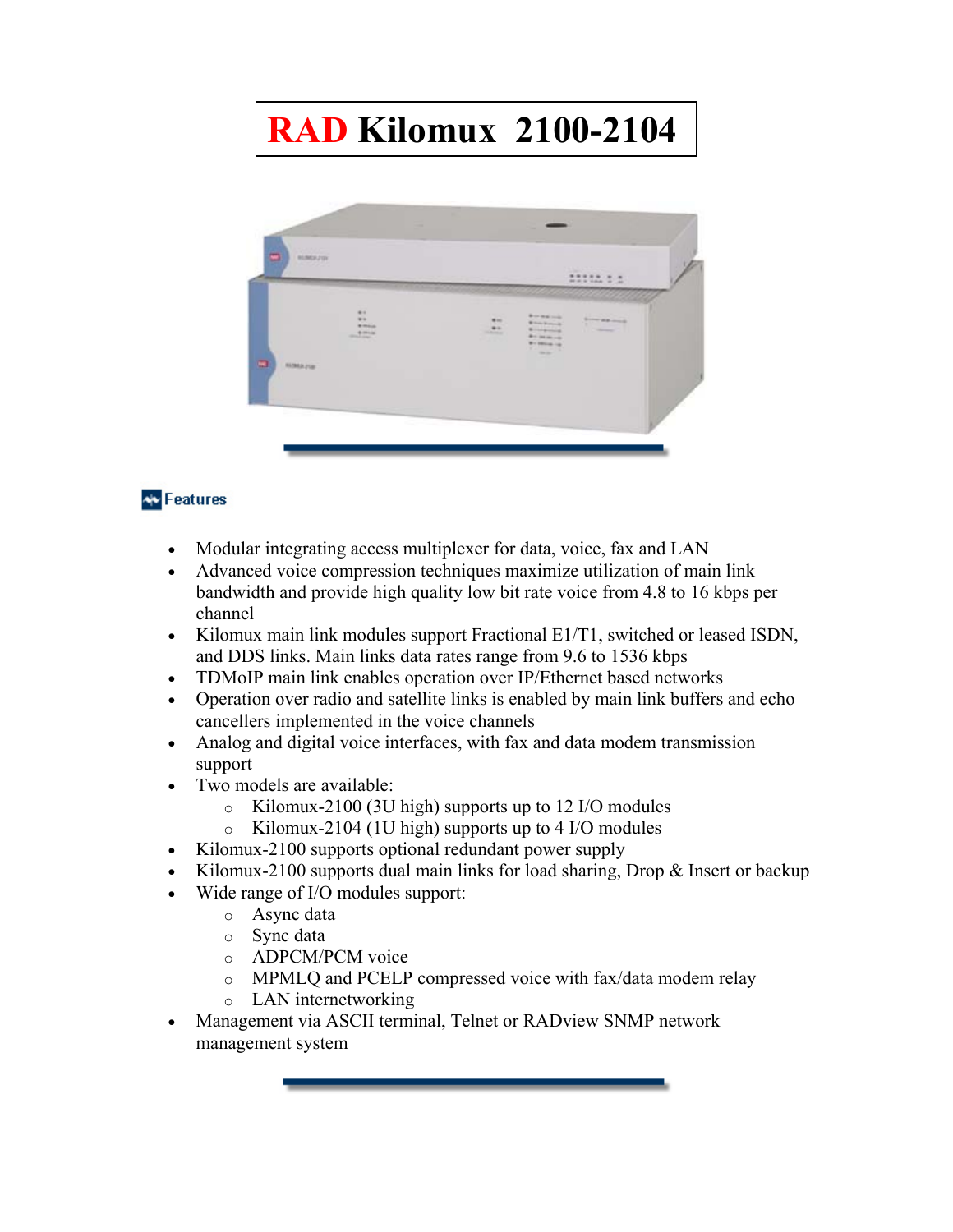# **Av** Description

- The compact, modular Kilomux time-division multiplexer supports data, voice, fax and LAN traffic over one or two main links, at rates from 9.6 to 1536 kbps each.
- Kilomux can be connected to services including leased line and DDS, as well as ISDN and Fractional E1/T1. Main link buffers and echo cancellation on the voice channels ensure full operation over radio and satellite.
- Kilomux supports both analog and digital voice interfaces for direct connection to PBX tie lines and extensions, ISDN PBX extension lines, telephone handsets and E1/T1 trunks.
- Kilomux uses time-division multiplexing (TDM) techniques to ensure minimal delay and protocol transparency, so that applications such as SNA and voice are assured the bandwidth and short delay they require.
- Kilomux traffic can be transported over IP or Ethernet-based networks, using its TDMoIP main link module.
- Kilomux enables transmission of high quality voice (either compressed or uncompressed). It supports the following:
	- $O$  PCM (64 kbps)
	- o ADPCM voice compression techniques for voice, fax and data transmission (32 kbps)
	- o MPMLQ voice compression algorithm enable voice, fax and data transmission at rates ranging from 16 kbps down to 4.8 kbps
	- o Supported standard fax and data modem relay rates are between 14.4 to 2.4 kbps.
- Kilomux can be used in point to point applications between two sites, or in "V" or chain applications for multiple sites.
- Kilomux supports two independent configuration databases (day/night) and can switch between them in case of any network event. This feature enables alternate routing in case of failure.
- Various timing modes are available, enabling the system to take the received clock from a main link, a sub channel or an internal oscillator clock.

#### **KILOMUX PRODUCT LINE**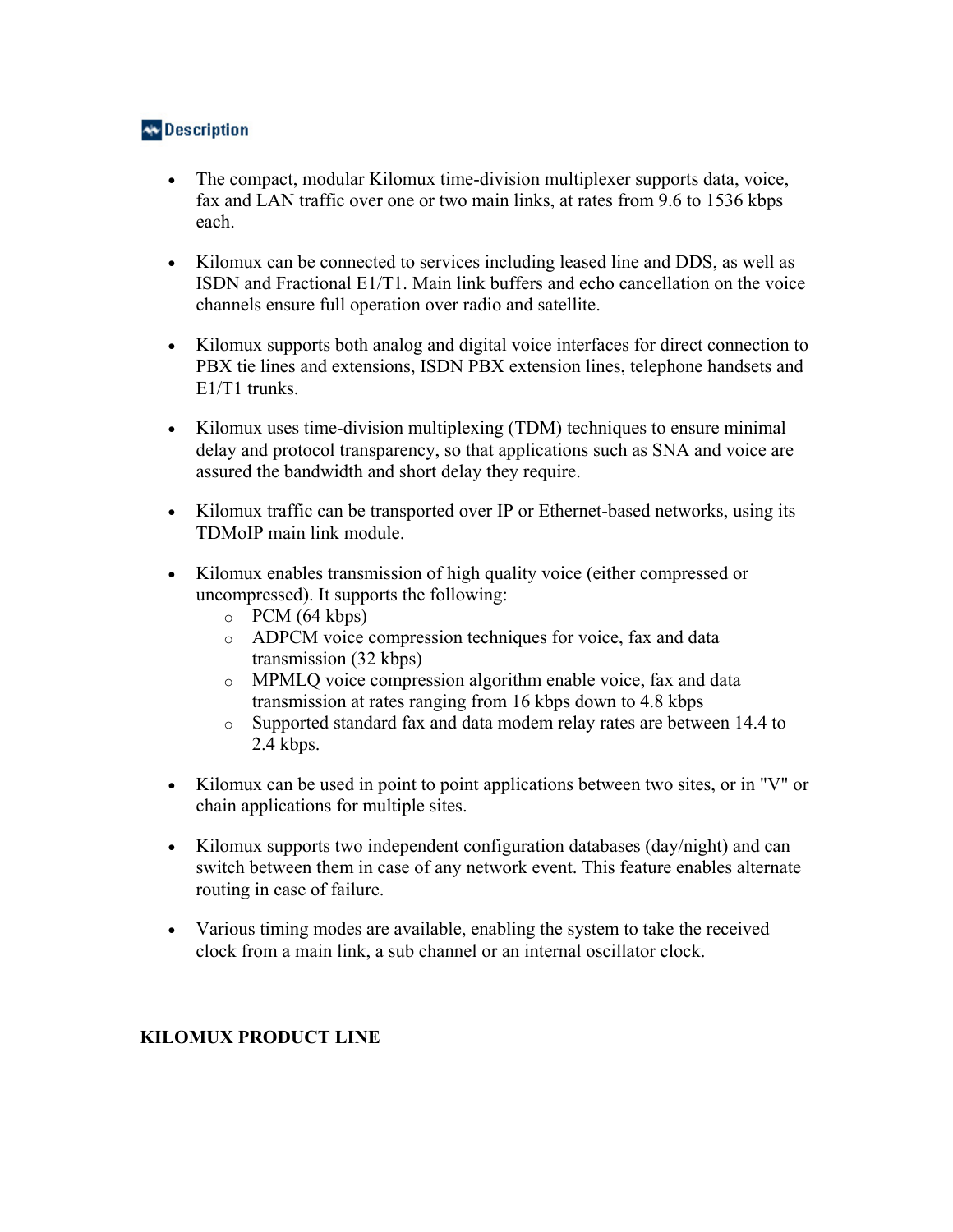• The Kilomux product line features two chassis models for different network needs. The modular Kilomux design makes it easy to upgrade and customize by adding I/O and System modules.

#### **Kilomux-2100**

- Kilomux-2100 is a modular, 3U high device that supports system modules, up to 12 I/O modules, and optional redundancy for main link and power supply. Kilomux-2100 features:
	- o A powerful CPU, able to meet future requirements
	- o Software download capability to facilitate system upgrades
	- o Full SNMP agent, providing improved RADview support (faster operation, capable of multiple unit management from a single station)
	- o Ethernet management port
	- o Telnet support.

## **Kilomux-2104**

• With its compact size of only 1U, the Kilomux-2104 was designed for applications at smaller sites. Kilomux-2104 supports up to 4 I/O modules, and is limited to a single main link and a single power supply.

*Note*: Kilomux-2100/2104 are functionally compatible with the Kilomux-2000/2004, and support all Kilomux 2000 I/O, Main Link and System Modules.

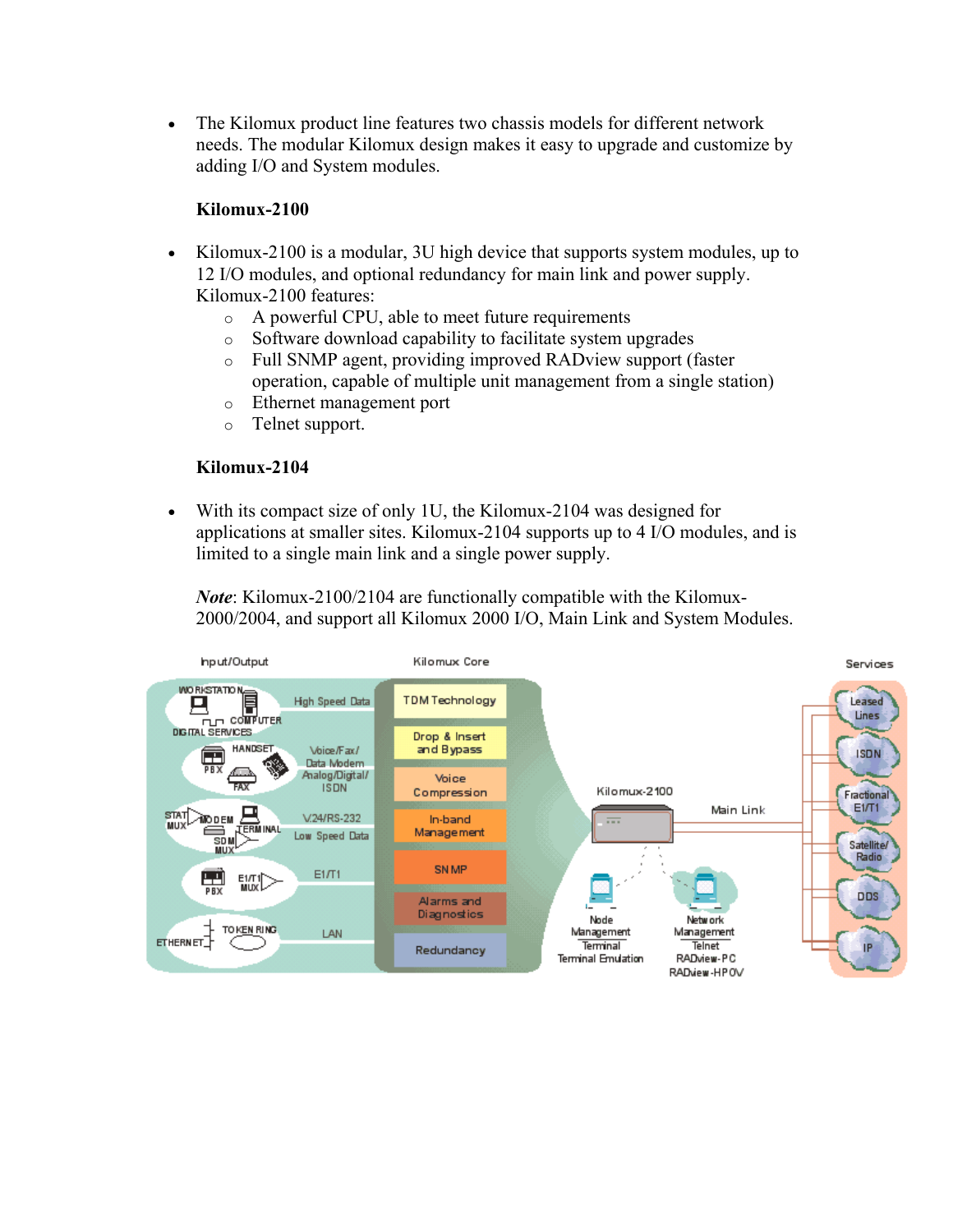

**RADview Network Management System**

# **MAIN LINK MODULES**

- Several different types of Kilomux main link (KML) modules are available for compatibility with various digital data service interfaces and public services.
- Interfaces supported: V.35, V.24/RS-232, V.36/RS 422/RS-530, X.21, G.703, standard CSU/DSU for DDS services, Fractional E1/T1, ISDN Basic Access.
- TDM over IP main links support interfaces for 10/100BaseTx and fiber optic interfaces for 100BaseF Ethernet networks.
- The Kilomux-2100 supports up to two main link modules. The second main link module can be used as a redundant link for backup, or as a load-sharing link to provide double capacity.

## **SYSTEM MODULES**

## **KCL.2**

• Kilomux's Common Logic control module monitors system operation, sets configuration and ensures communication with the management station. Common Logic modules can also be ordered separately for special purposes.

#### **KDI**

• KDI is a system module that provides Drop & Insert functionality for dual-link Kilomux-2100, by bypassing any channel or combination of channels between link A and link B (see the Applications section on the following page). Refer to the separate KDI data sheet for more details.

#### **I/O MODULES**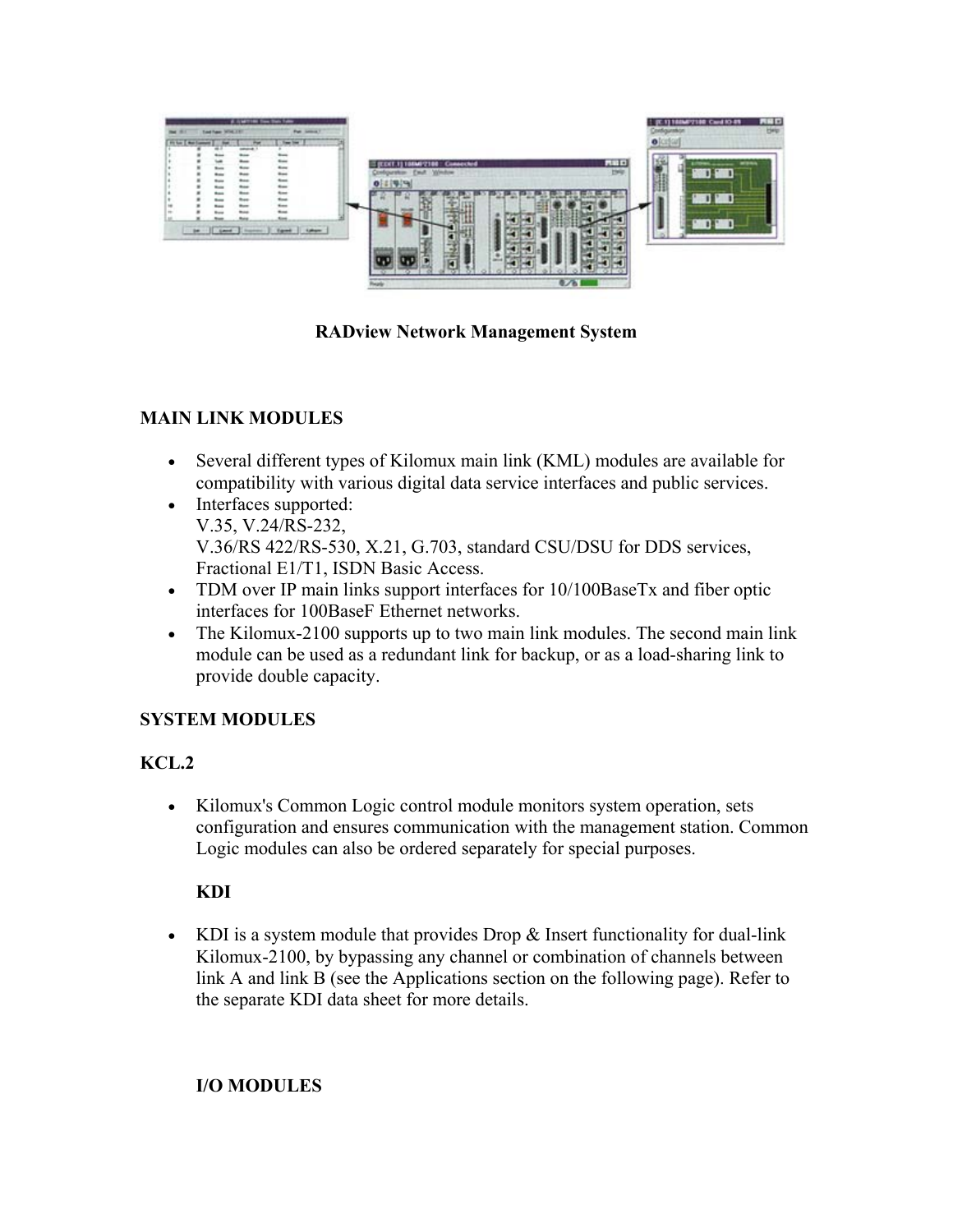• Up to 12 I/O modules can be accommodated by the Kilomux-2100 chassis. Up to 4 modules can be accommodated by the smaller Kilomux-2104.

## **High Speed KHS Modules**

• Kilomux high-speed sync data modules operate at selectable data rates from 2.4 to 614.4 kbps per channel. Interfaces supported include V.35, V.36/RS 449, X.21, RS 530, as well as BRI ISDN, G.703.

#### **Low Speed KLS Modules**

• Low speed sync/async modules and statistical multiplexing data modules operate at selectable data rates from 0.3 to 64 kbps per channel.

#### **Voice KVC and Voice/Fax/ Data Modem KVF Modules**

- Support is provided for standard PCM and 32 kbps ADPCM voice, or high quality compressed voice. Advanced speech coding techniques include G.723.1 MPMLQ, which offers very high quality voice at bit rates as low as 6.4 kbps, and PCELP at 4.8 kbps.
- Voice/fax/data modem modules support automatic fax/data modem identification; enabling Group III fax and data modem transmission at rates up to 14.4 kbps.
- Both analog and digital voice interfaces are supported for connection to PBX tie lines, extensions or directly to telephones, as well as to E1/T1 trunk connections and ISDN PBXs.

#### **LAN Modules**

• Ethernet and Token Ring Internetworking modules connect between remote Ethernet and Token Ring LANs.

## **DIAGNOSTICS**

- Kilomux incorporates numerous test features for easy maintenance and fast fault detection. On power-up and during normal operation, automatic self-test and linktests are performed. Any problems are reported to the system management.
- Local and remote loops can be performed for every main link and I/O channel via user commands. Additionally, a built-in BERT can test any I/O data channel.

#### **MANAGEMENT**

• Kilomux system operation and management - including configuration, diagnostics, and monitoring of the local and remote units - can be performed via ASCII terminal, Telnet or RADview.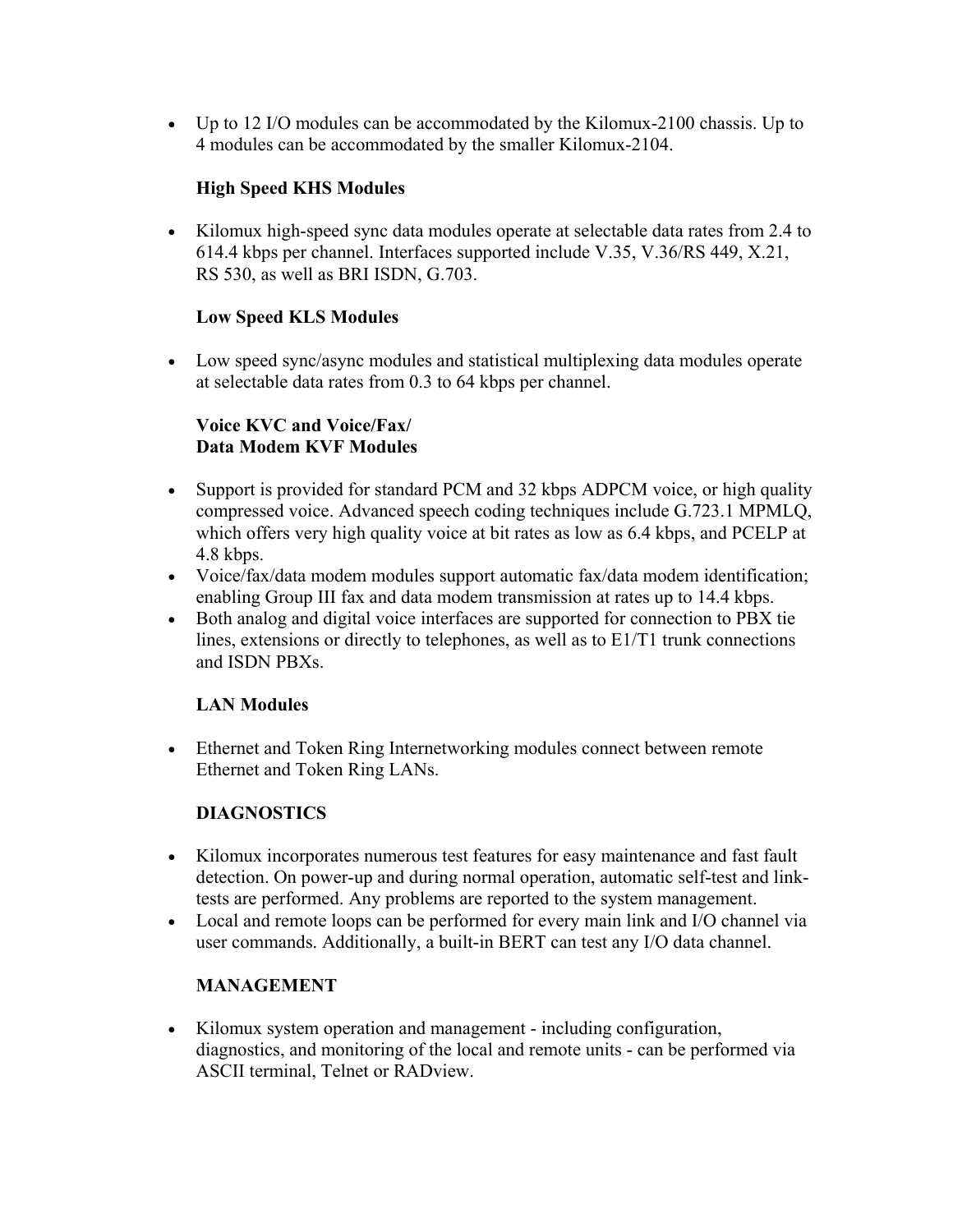#### **ASCII Terminal**

• An ASCII terminal can be connected locally, through a dial up modem or via Telnet.

#### **RADview Management System**

- RADview, RAD's Network Management System running over PC or UNIX (HP OpenView), enables complete monitoring and control of multiple Kilomux-2100/2104 chassis from a central station via a user friendly GUI.
- The system provides direct on-line supervision, configuration, diagnostics and alarm reception. Storing all configuration information in non volatile memory ensures data integrity in the event of power failure.

## **Av** Applications



**Public Network Access**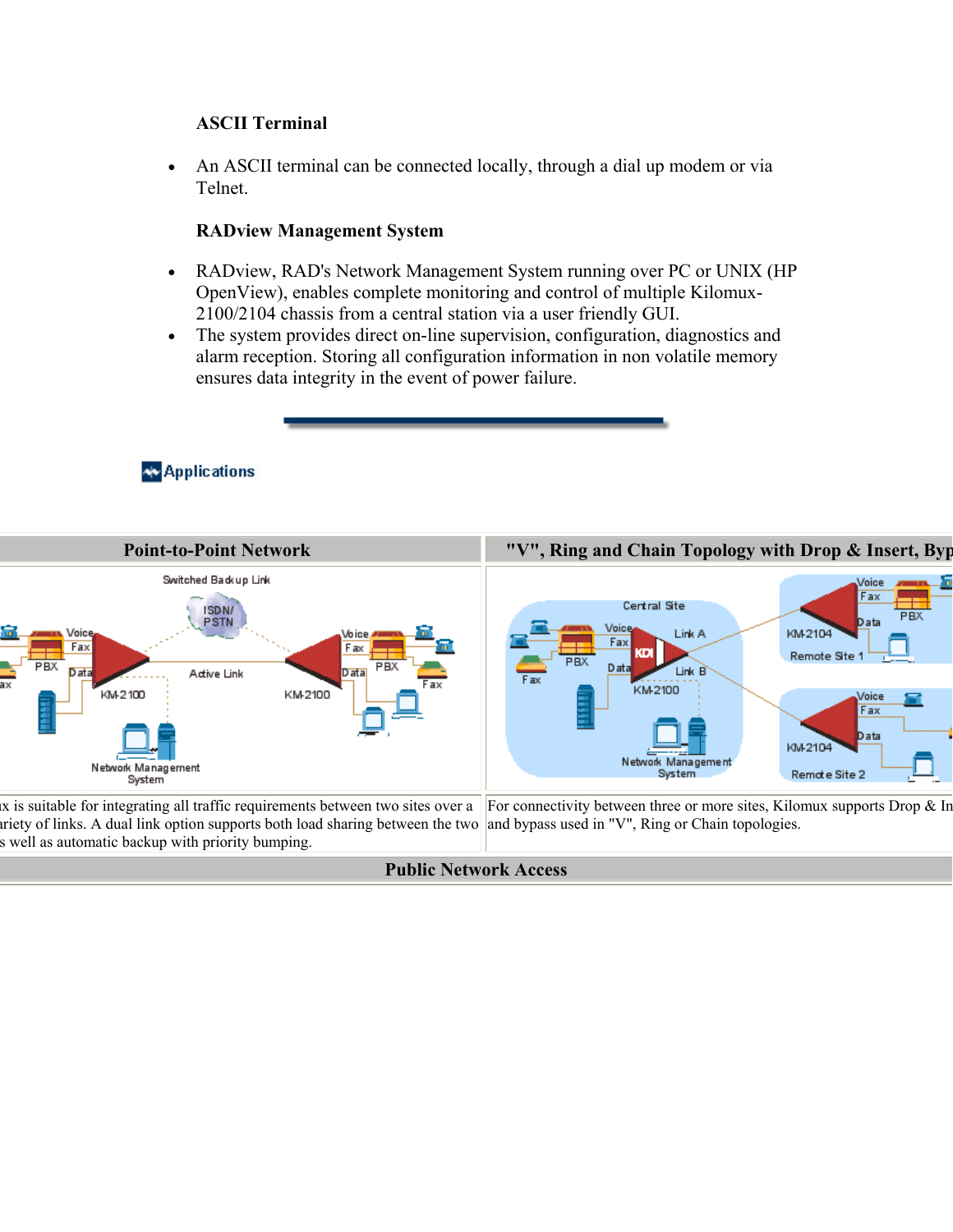

cellent voice quality at very low bit rates (up to 12:1 compression) offered by Kilomux, enables service providers to meet customer quality requirements significant bandwidth. These properties, together with excellent support for wireless links, make Kilomux ideal for applications providing telephony serv locations.



## **N** Ordering

Basic units include: chassis, single power supply, single main link and common logic. (All I/O modules, as well as additional system, main link and power supply modules, are ordered separately.)

**KM-2100/~/\*/ ?** 12-I/O slot Modular Multiplexer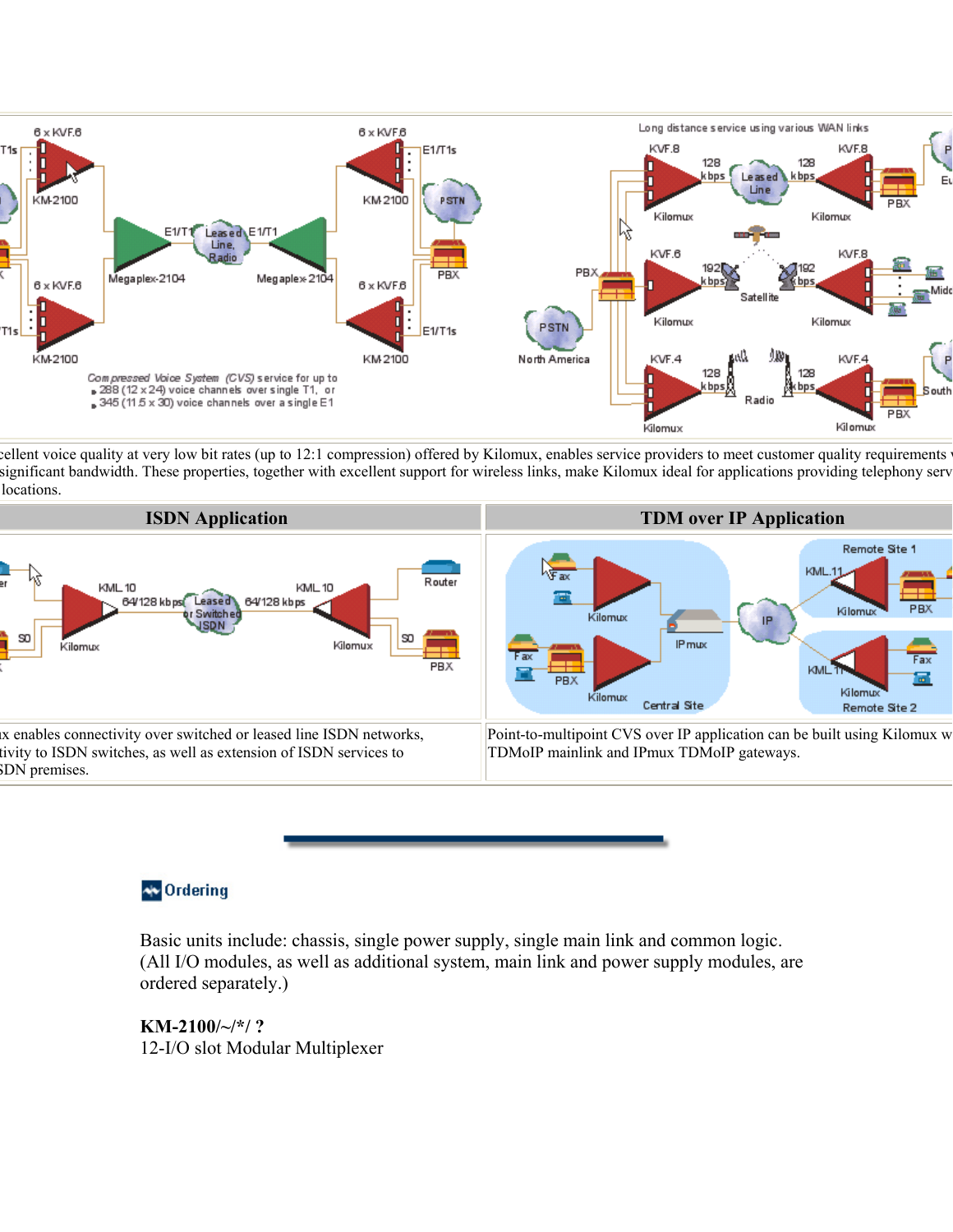**KM-2104/~/\*/?**  4-I/O slot Modular Multiplexer

#### **ORDERING OPTIONS**

- **~** Specify power supply: **24** for 24 VDC (KM-2100 only) **48** for -48 VDC low power **48HP** for -48 VDC high power **AC** for 100-240 VAC low power **HP** for 100-240 VAC high power
- **\*** Specify management interface (in addition to supervisory port): **DP** for V.24/RS-232 dial port **EU** for Ethernet 10BaseT (UTP) **EB** for Ethernet 10Base2 (BNC)
- **?** Specify main link interface: **V35** for V.35 **V24** for V.24/RS-232 **V36** for V.36/RS-422/RS-530 **X21** for X.21 **703** for G.703, co-directional **DDS** for standard DDS **T1** for fractional T1, G.703/G.704 **E1** for fractional E1, G.703/G.704 **S** for ISDN "S" interface **U** for ISDN "U" interface **IP** for TDMoIP main link with Ethernet 10/100BaseTX UTP interface **IP-MML**C for TDMoIP main link for Ethernet 100BaseF with multimode fiber, and an LC-type connector **&%** for fiber optic (for KM-2100 only) **&** Specify fiber optic interface connector type:  **ST** for ST type connector  **FC** for FC/PC type connector **%** Specify optical interface wavelength and transmitter type  **85** for 850 nm, multimode, LED  **13** for 1300 nm, single mode, LED  **13L** for 1300 nm, single mode, laser diode  **15L** for 1550 nm, single mode, laser diode